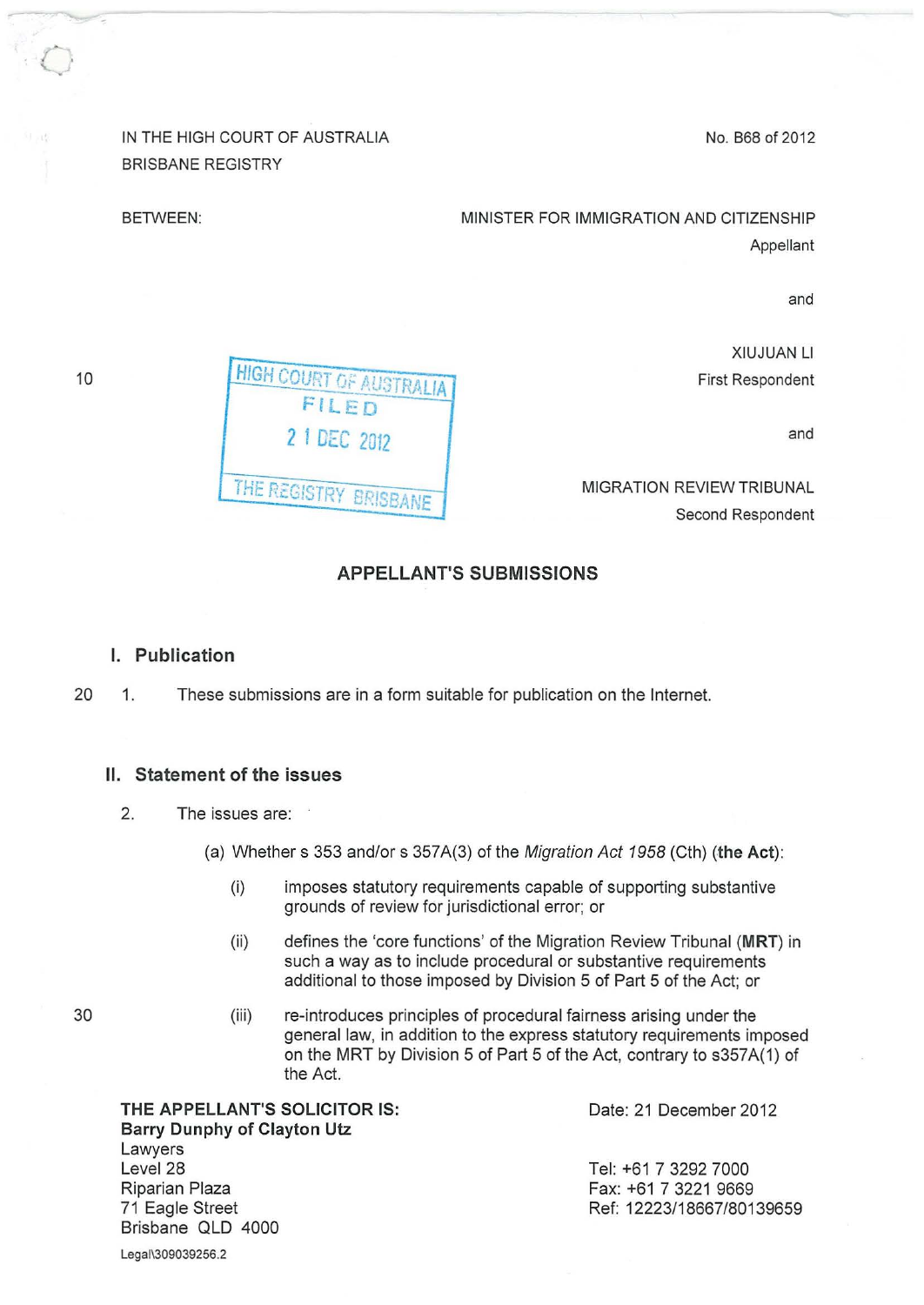- (b) Whether there was a denial of procedural fairness (as required under the Act) in circumstances where there was no deficiency (actual or claimed) in the opportunity afforded to the visa applicant to present and/or advance her case on the facts and criteria as they stood, but the MRT refused a request to delay its decision made in the expectation that the factual position would change.
- (c) What is the proper test for unreasonableness in relation to the consideration of adjournment requests by the MRT if (as the majority below considered) the unreasonable refusal of such a request is an error which in itself goes to jurisdiction.

# **Ill. Judiciary Acts 788**

10

30

3. The appellant certifies that he has considered whether any notice should be given to the Attorneys-General in compliance with s78B of the Judiciary Act 1903 (Cth) and has concluded that no such notice need be given.

# **IV. Reports of decisions below**

- 4. The decision of the Federal Magistrates Court is unreported. Its medium-neutral citation is [2011] FMCA 625.
- 5. The decision of the Full Court of the Federal Court is reported at (2012) 202 FCR 387 (medium-neutral citation [2012] FCAFC 74)<sup>1</sup>.

# 20 **V. Factual background**

- 6. The first respondent applied for a Skilled Independent Overseas Student (Residence) (Class DD) Visa, in subclass 880, on 10 February 2007. $^2$  A criterion for the grant of that visa was cl  $880.230<sub>1</sub><sup>3</sup>$  which required the first respondent to have a skills assessment issued by a relevant assessing authority (here being Trades Recognition Australia **(TRA)).** That criterion also required that there be no evidence that the information given or used as part of the assessment was false or misleading in a material particular.
- 7. The first respondent provided with her visa application a skills assessment from TRA dated 8 January 2007, which assessed her skills as suitable for the nominated occupation "Cook [4513-11]' **(2007 TRA).'** 
	- 8. From Departmental interviews and site visits, it emerged that some information supplied for the purposes of obtaining the 2007 TRA, relating to work claimed to have been done to accumulate the necessary directly related work experience, was false. This was acknowledged by the first respondent's new adviser on 19 December 2008.5 The delegate refused the visa on 13 January 2009, on the basis that the first respondent did not satisfy cl 880.230.<sup>6</sup>

 $\mathbf{1}$ Herein referred to as the 'Full Court Reasons'.

<sup>2</sup>  [Full Court AB 190.]

<sup>3</sup>  Schedule 2, Subclass 880, of the Migration Regulations 1994 (Cth).

<sup>4</sup>  [Full Court AB 218.]

<sup>5</sup>  [Full Court AB 173.]

<sup>6</sup>  [Full Court AB 171.]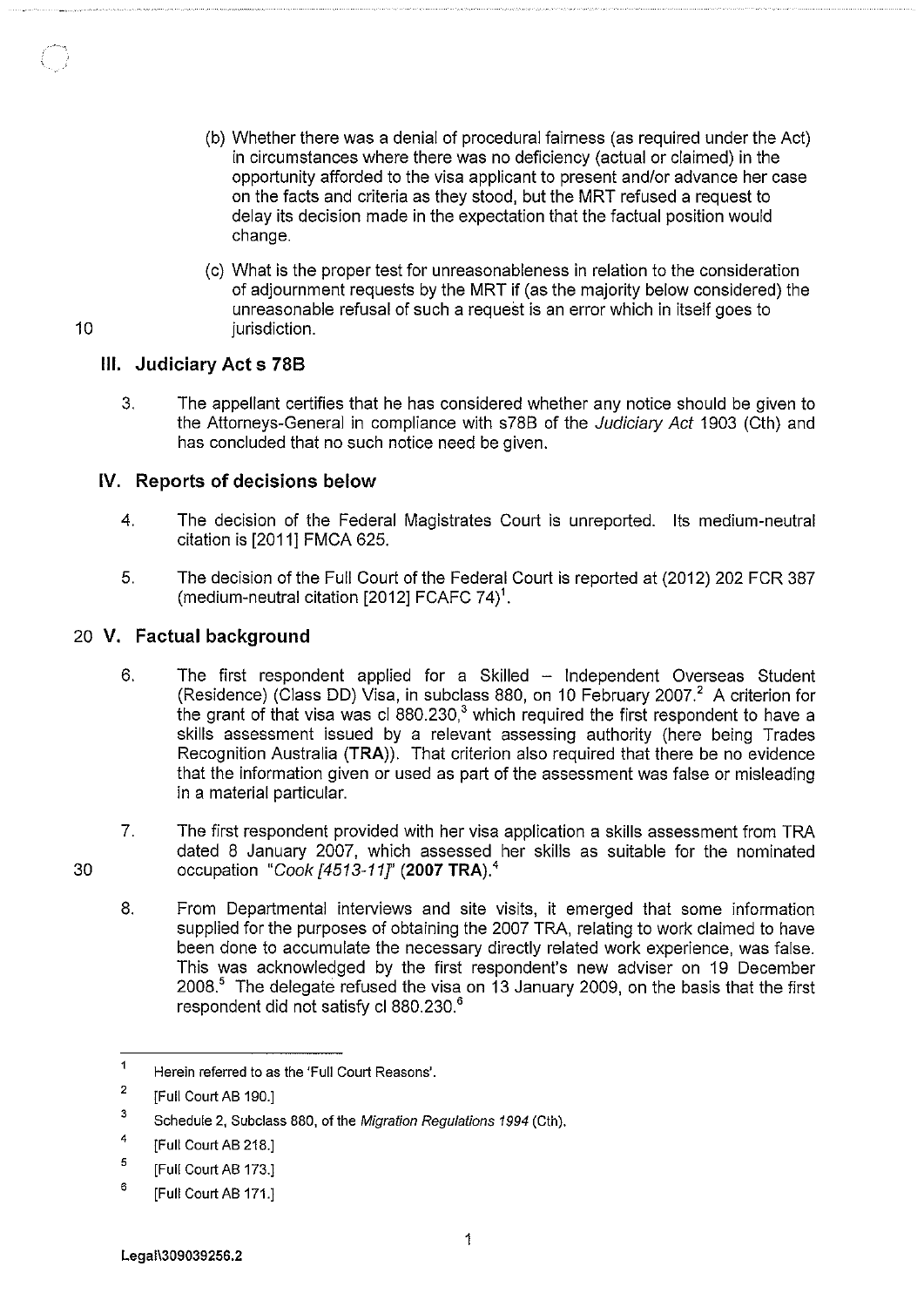- 9. On 30 January 2009 the first respondent applied to the MRT? On 21 September 2009 the MRT wrote to the first respondent inviting her comment on the adverse information that had led to the delegate's decision.<sup>8</sup> In response, on 19 October 2009, her adviser informed the MRT that further work experience had been accumulated and a second skills assessment application was being finalised. It was submitted that the provision of a new, favourable, skills assessment would allow cl 880.230 to be satisfied. The adviser asked the MRT to hold the first respondent's matter in abevance.<sup>9</sup>
- 10. On 21 October 2009 the MRT invited the first respondent to an oral hearing, scheduled for 11 December 2009<sup>10</sup> (later rescheduled to 18 December 2009).<sup>11</sup> On 4 November 2009, the first respondent submitted her second skills assessment application to TRA.<sup>12</sup>
	- 11. The oral hearing took place on 18 December 2009, at which time the first respondent had not received a second skills assessment.<sup>13</sup> The MRT sent a further invitation to comment to the first respondent dated 21 December 2009.<sup>14</sup> On 18 January 2010 the adviser responded, informing the MRT that after the hearing the first respondent had received an unfavourable TRA assessment dated 15 December 2009 **(2009 TRA).** The adviser submitted that the 2009 TRA contained errors and advised that an application for review had been made to TRA. The adviser asked the MRT to forbear from making a final decision until the outcome of the first respondent's skills assessment was finalised.<sup>15</sup> (The 2009 TRA itself and the review application do not appear to have been provided to the MRT.)
	- 12. The MRT did not accede to that request, and on 25 January 2010 made its decision. It affirmed the decision of the delegate, on the basis that the first respondent could not satisfy criterion 880.230: the only skills assessment before the MRT was the 2007 TRA, which (as the first respondent accepted) was affected by fraud and could not be relied upon.<sup>16</sup>
	- 13. The MRT noted that it had had regard to the 2009 TRA and the submission that it was the subject of review, but stated in its reasons for decision that the first respondent had "been provided with enough opportunities to present her case and is not prepared to delay any further ...".<sup>17</sup>
	- 7 [Full Court AB 159.]
	- B [Full Court AB 151.]
	- 9 [Full Court AB 138-140.]
	- 10 [Full Court AB 134.]
	- 11 [Full Court AB 122.]
	- 12 [Full Court AB 97.3.]
	- 13 [Full Court AB 97.3.]
	- 14 [Full Court AB 106.]
	- 15 [Full Court AB 97-98.]
	- 16 MRT Reasons at [33].
	- 17 MRT Reasons at [35].

30

10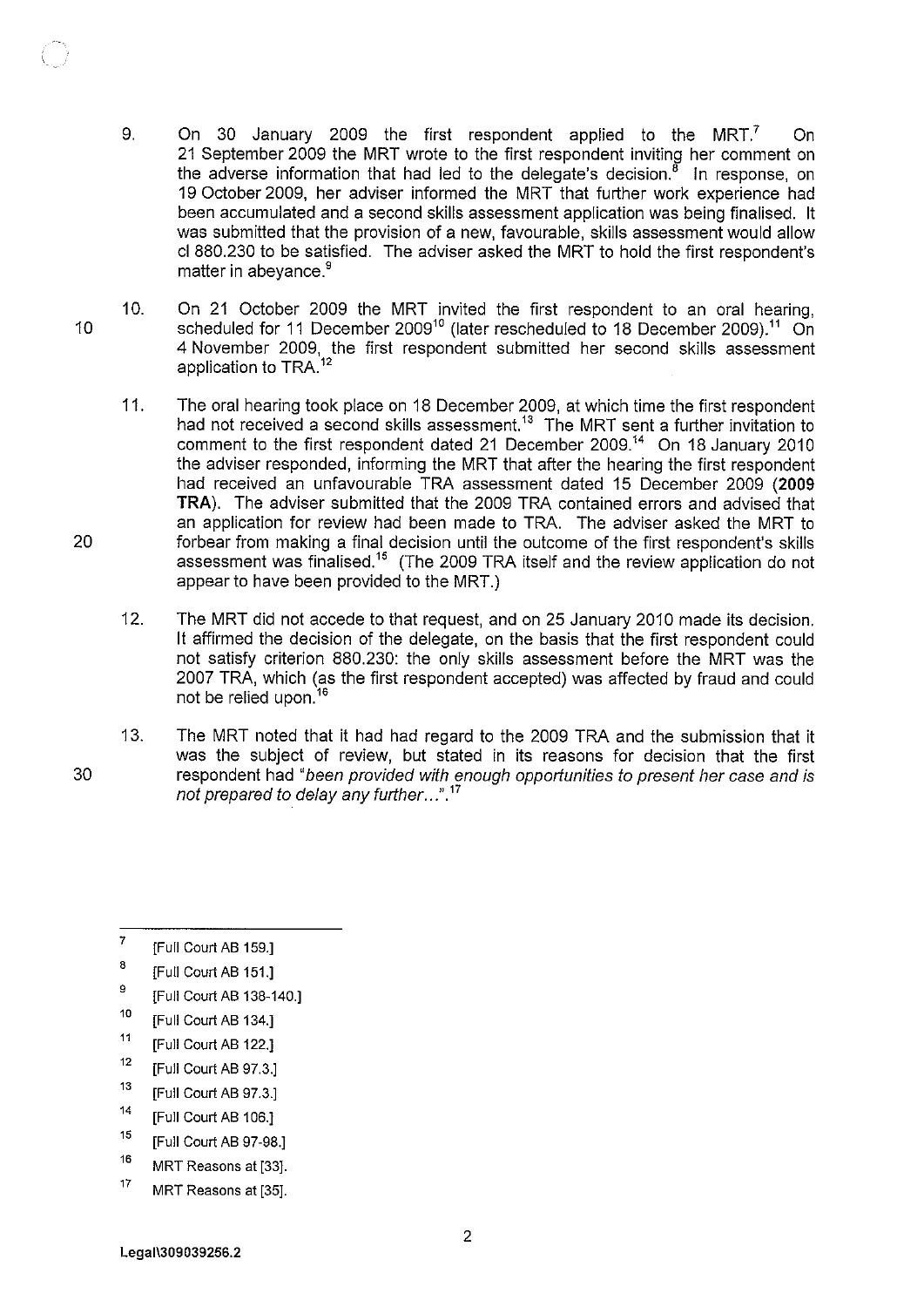# **VI. Argument**

### **Summary**

- 14. Argument in the Full Court, and the reasons of the Court, focused upon the MRT's refusal to delay its decision in response to the request made to it, following the hearing, to await the outcome of the review of the 2009 TRA. Greenwood and Logan JJ held that for the MRT to refuse this request was 'to deny [the first respondent] a reasonable opportunity to present her case' and that consequently the MRT had 'failed to discharge its statutory function of review'.<sup>18</sup> In reaching that conclusion, reliance was placed on ss 353 and 357A(1) of the Act, although the exact nature of that reliance is, with respect, not entirely clear.<sup>19</sup>
- 15. The Minister's submissions may be summarised as follows:
	- (a) Properly analysed, the circumstances of the case did not raise any question of procedural fairness. There was no arguable or asserted deficiency in the opportunity given to the first respondent to establish, and make submissions about, the existing facts.
	- (b) The judgment below can therefore only be supported on the basis that there is, arising from ss 353 and 357 A(3) of the Act, an obligation on the MRT to tailor its procedures so as to help a review applicant to succeed.
	- (c) Sections 353 and 357A(3) are facultative and exhortatory in nature and give rise to no such requirement. (Nor, if it be relevant, do they impose additional obligations of procedural fairness on the MRT.)
	- (d) In any event, even if ss 353 and 357A(3) give rise to an additional requirement to act "fairly", the conduct of the MRT was consistent with that requirement.

### **Procedural Fairness and ss 353 and 357 A(3) of the Act**

- 16. The decision in relation to which relief was sought in the Federal Magistrates Court was, of course, the MRT's final decision under s 349(2)(a) of the Act to affirm the decision of the delegate. For that decision to be set aside in the exercise of the jurisdiction of the Court under s 476 of the Act (which is based on the jurisdiction of this Court under s 75(v) of the Constitution), it was necessary for some error to be identified which went to the jurisdiction of the Tribunal to make that decision. It would not be enough to establish that the exercise of a procedural discretion by the Tribunal had in some sense miscarried, without also explaining how that error resulted in the Tribunal lacking power to make the final decision which it made.
- 17. Greenwood and Logan JJ appear to have conceived the error which they identified in terms of procedural fairness.<sup>20</sup> That characterisation faces an obvious difficulty in that s 357 A(1) of the Act makes the provisions of Division 5 of Part 5 an 'exhaustive statement' of the requirements of the 'natural justice hearing rule' in relation to the matters they deal with. That issue will be addressed below. More fundamentally, however, the conduct of the MRT which was said to involve error did not constitute, or result in, any denial of procedural fairness to the first respondent (whether that

Legal\309039256.2

10

<sup>18</sup>  Full Court Reasons at [38].

<sup>19</sup>  Full Court Reasons at [28].

<sup>20</sup>  Full Court Reasons at [27]·[29], [38].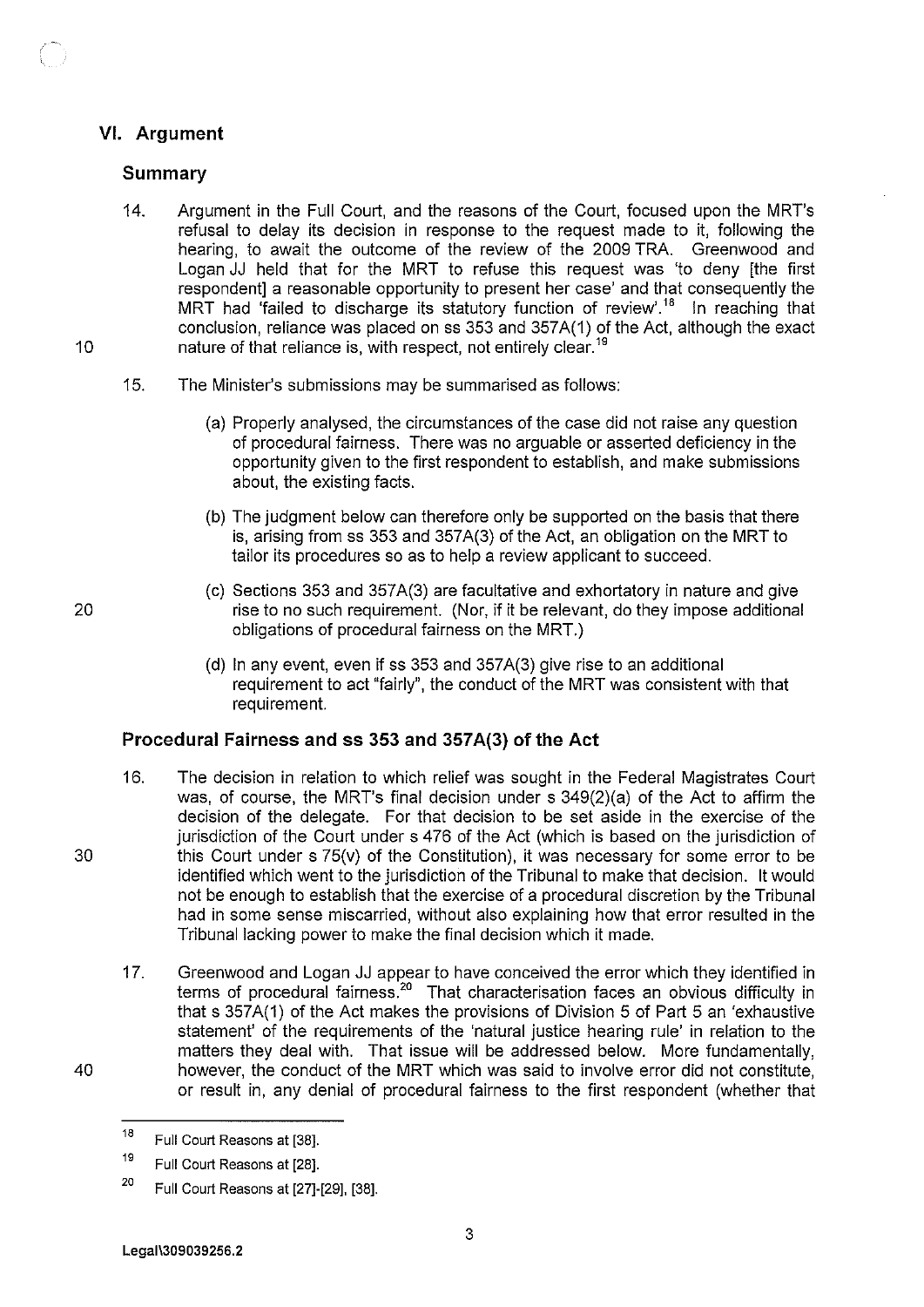concept is understood as involving general law principles or as being limited to compliance with the provisions of Division 5).

- 18. Circumstances can of course be envisaged in which a refusal by the MRT to delay or adjourn its processes may result in a failure to provide procedural fairness. Hely J identified one such situation, involving a refusal by the Refugee Review Tribunal **(RRT}** to adjourn a hearing when the applicant was ill, in NAHF v Minister for Immigration and Multicultural and Indigenous Affairs.<sup>21</sup> Similar facts arose in Minister for Immigration and Multicultural Affairs v Bhardwaj.<sup>22</sup> These decisions, of course, predated the enactment of s 357A(1) and its analogue s 422B(1). However, what is important is that in any such examples the refusal to adjourn results in  $-$  rather than constituting in itself  $-$  the failure to provide a fair hearing as required by the Act. Refusal to delay cannot amount to a denial of procedural fairness, at least as that concept is understood in Australian law,<sup>23</sup> unless its consequence is that the applicant does not have a proper opportunity to present his or her case.
- 19. It cannot be said that there was any such denial of opportunity in the present case. The first respondent was invited to comment on adverse information under s 359A of the Act and invited to a hearing under s 360. No complaint has ever been made about the conduct of those processes. Her adviser made further submissions on the circumstances following the hearing, which were considered. She lacked no opportunity to persuade the MRT that she met the criteria for grant of the visa. Rather, she effectively conceded through her adviser that she did not meet the relevant criteria. The MRT made a decision consistent with that concession.
- 20. The first respondent asked the MRT to delay its decision, not so that she could gather evidence in support of her case or prepare further submissions, but in the hope that the passage of further time would see her meet the criterion which presently she did not meet. Refusal of her request put an end to that hope; it did not deny her a proper hearing.
- 30 21. The result in the Full Court therefore cannot be supported on the basis that the first respondent was denied procedural fairness. For the same reason ss 353 and 357 A(3) of the Act, upon which Greenwood and Logan JJ placed considerable reliance, did not support the judgment of the Full Court if, as was suggested at one point.<sup>24</sup> they were merely declaratory of underlying principles of procedural fairness. Those provisions could only assist the first respondent if they had some further, substantive operation requiring the Tribunal to direct its procedures towards a favourable outcome for the first respondent.

#### **Sections 353 and 357A(3) of the Act- substantive requirements?**

22. Similarly, the suggestion that the Tribunal failed to discharge its 'core statutory requirement of reviewing the decision' of the delegate<sup>25</sup> is unsustainable in the absence of some substantive addition to that 'core requirement' arising from s 353 or s 357A(1). The Tribunal considered and affirmed the decision of the delegate. Its decision was not only free from legal error, in so far as the application of the relevant

- 24 Full Court Reasons at [28].
- 25 Full Court Reasons at [27].

40

20

<sup>21</sup>  (2003) 128 FCR 359, 365-366.

<sup>22</sup>  (2002) 209 CLR 597.

<sup>23</sup>  SZBEL *v* Minister for Immigration, Multicultural and Indigenous Affairs (2006) 228 CLR 152 at 160 [25].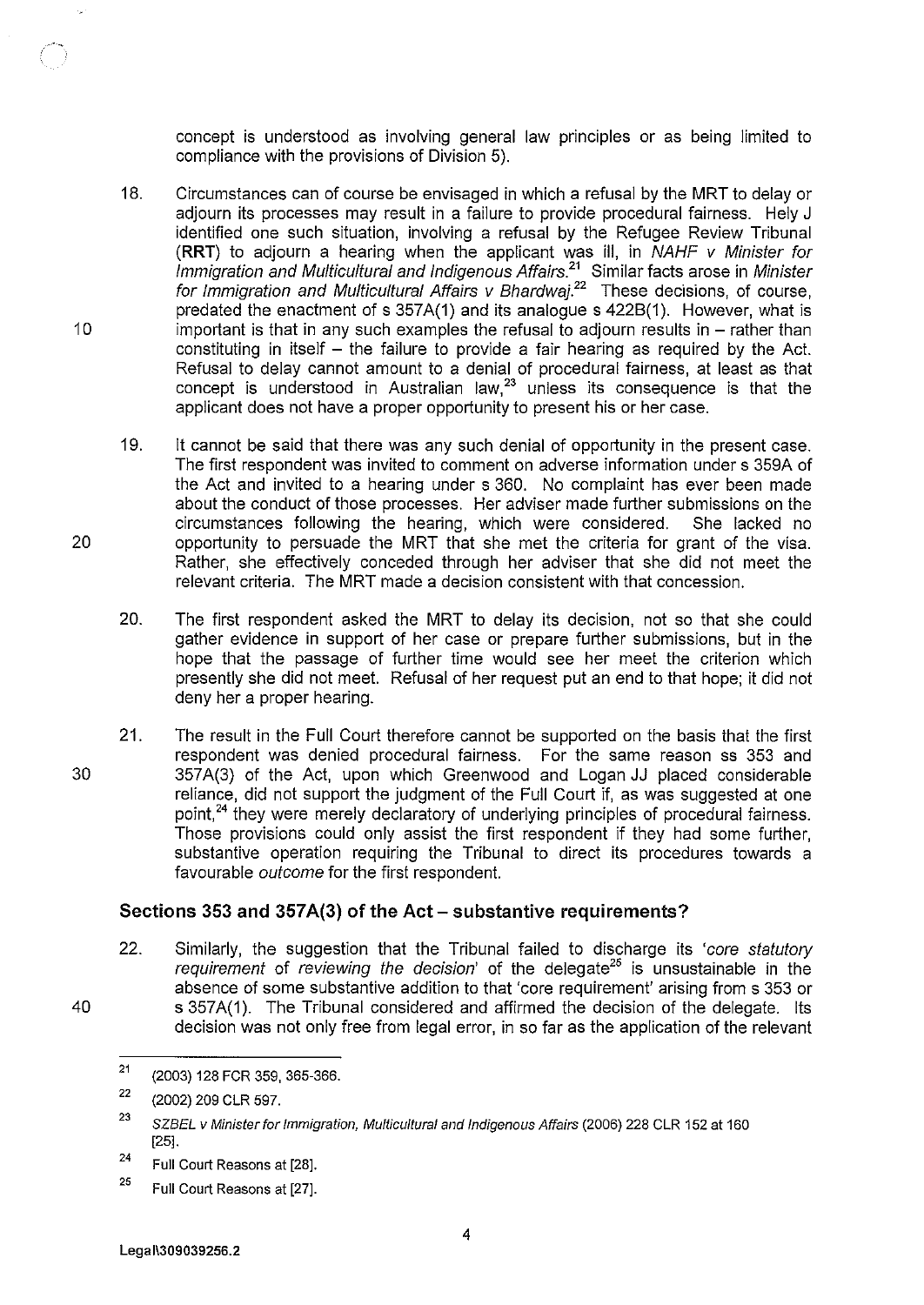criteria was concerned, but manifestly correct on the existing material and effectively conceded to be correct by the first respondent. On any ordinary understanding of the concept, that represented the unexceptionable conduct of a 'review'.

23. For reasons outlined above, to sustain the conclusion of Greenwood and Logan JJ it is necessary to find in the Act an obligation, in certain circumstances, to use the Tribunal's powers so as to assist the review applicant in meeting the relevant criteria and thus obtaining a favourable outcome. That conclusion therefore depends on the proposition that ss 353 and 357A(3) of the Act contain substantive requirements in respect of the conduct of the review by the MRT,<sup>26</sup> breach of which constitutes an error going to jurisdiction. Reliance on that proposition is misconceived, however, for two reasons. First, the proposition is wrong. Secondly, there was no unfairness or unreasonableness in the Tribunal's conduct.

### **The correct interpretation of 55 353 and 357 A(3) of the Act**

#### Section 353 and the decision in **Eshstu**

- 24. Sections 353 and 357A are contained within Part 5 of the Act, relating to the 'Review of decisions'. Section 353 is contained within Division 4, which deals with the 'Exercise of Tribunal's powers', and s 357A is in Division 5, which is headed 'Conduct of review'.
- 20 25. Section 353, according to its heading, provides for the 'Tribunal's way of operating'. Subsection (1) provides that the Tribunal shall, in carrying out its functions under this Act, pursue the objective of providing a mechanism of review that is fair, just, economical, informal and quick. Subsection (2) frees the MRT from compliance with technicalities, legal forrns and rules of evidence, and provides that it is to act according to 'substantial justice and the merits of the case'.
	- 26. The section commences with the mandatory expression 'shall', but then directs the MRT to pursue an objective rather than taking any identified action. The stated objective is to provide a 'mechanism of review' of a particular kind (presumably in compliance with, and within the constraints of, the detailed provisions of Part 5). The mechanism, which the MRT must strive for is one which is 'fair, just, economical, informal and quick'.
	- 27. Two points emerge immediately from that brief analysis of s 353(1). First, a requirement frarned in terms of pursuing an 'objective' is not suggestive of an intention to create a duty enforceable in proceedings for the constitutional writs. It could rarely if ever be proved that the MRT had not attempted to achieve the objective at all, or had pursued some contrary goal. It might be said that the objective had not been pursued with sufficient zeal; but the provision provides no standard by which such arguments could be tested.
	- 28. The second point is that the adjectives 'fair, just, economical, informal and quick' are necessarily identified as objectives and not as mandatory requirements because each pulls the MRT in a different direction.<sup>27</sup> It would be incongruous if the MRT, in ensuring that its process was 'fair' failed to be 'quick' and thereby fell into error. Further, none of these aspirations is given primacy over any of the others; so that,

Legal\309039256.2

30

10

<sup>26</sup>  Full Court Reasons at [20]-[22].

<sup>27</sup>  Telstra Corporation Limited v Australian Competition and Consumer Commission (2008) 171 FCR 174 at [160]-[164]; Ogawa v Minister for Immigration and Citizenship (2011) 199 FCR 51 at [13]-[16].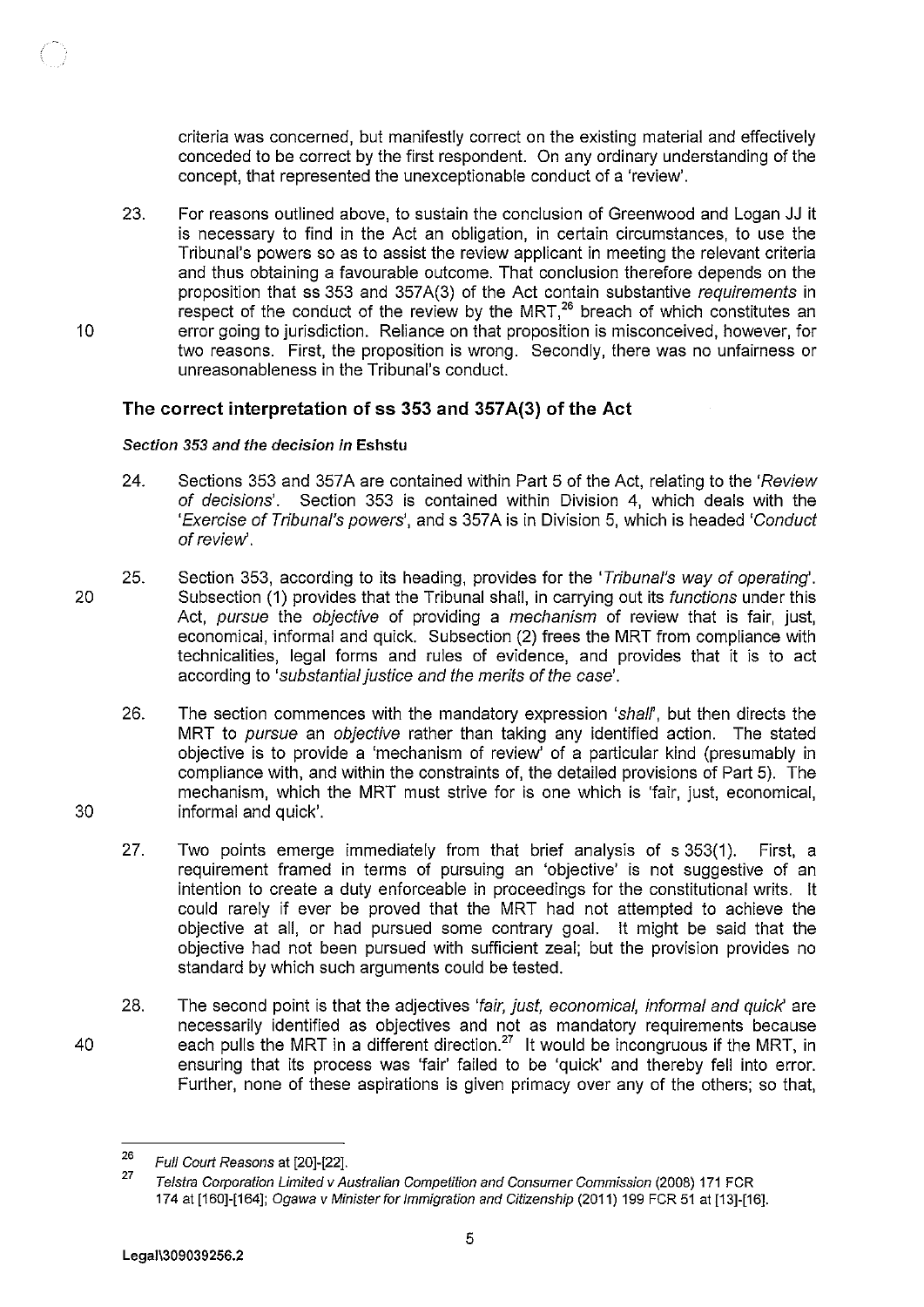even if it was their pursuit rather than their achievement that was regarded as mandatory, placing more weight on one goal than another would lead to error.

- 29. This Court considered the analogous provisions of s 420 of the Act, which applies to the RRT, in Minister for Immigration and Multicultural Affairs v Eshetu<sup>28</sup> (Eshetu). Gleeson CJ and McHugh J (with whom Hayne J agreed), Gummow and Callinan JJ all endorsed the reasoning of Lindgren J in Sun Zhan Qui *v* Minister for Immigration and Ethnic Affairs<sup>29</sup> and described the provisions of s 420 as 'facultative' and 'exhortatory'. <sup>30</sup>
- 10 30. In the present case Greenwood and Logan JJ observed $31$  that these observations needed to be viewed through the prism of the Act as it stood at the time. Their Honours appeared to regard the amendments which have occurred since the decision in Eshetu as depriving the majority's characterisation of s 420 of authoritative force. Those amendments consist, relevantly, of the replacement of the regime of statutory judicial review in Part 8 by a conferral of jurisdiction analogous with that conferred by s 75(v).
	- 31. It is correct that the particular focus of the Court in *Eshetu* (and that of Lindgren J in Sun) was the relationship between s 420 and the statutory grounds of judicial review which were then provided for in s 476. However, the nature of the requirements imposed by s 420 as identified by their Honours was the basis for, not the consequence of, their conclusion that breach of those requirements did not engage any of the grounds in s 476. The nature of any such requirements (which, if they exist, are part of the substantive obligations of the RRT under the Act) is not logically affected by the availability of particular statutory avenues of review (by which compliance with such substantive obligations is tested). To hold otherwise is to invert the reasoning in Eshetu.
		- 32. The point that their Honours' understanding of the purpose and effect of s 420 was not dependent on the terms of  $s$  476 is emphasised by the reference<sup>32</sup> to Qantas Airways Ltd  $v$  Gubbins,<sup>33</sup> where the history of provisions similar to s 420(2) was considered and it was held that such a provision did not relieve a tribunal of the duty to apply the general law. It was in the light of that background that Gleeson CJ and McHugh J described provisions of this kind as 'intended to be facultative, not restrictive'. Such provisions do not detract from, but nor do they add to, such obligations and limits on power as arise from the empowering legislation and the general law.
		- 33. The reasoning of Lindgren J in Sun, which was set out at length and endorsed by Gummow and Callinan JJ in Eshetu, noted four considerations relevant to the construction of ss 420 and 353. The first consideration recognised the internal tension between the objectives in subsection (1) (noted above), which is not affected by any subsequent amendment. The second consideration, relating to the practicalities of establishing whether the RRT had 'pursued' a relevant objective, also remains pertinent. The third and fourth considerations mentioned by his Honour related to the terms of s 476 as it then stood, and specifically to reasons why a failure

20

30

<sup>28</sup>  (1999) 197 CLR 611.

<sup>29</sup>  Unreported Federal Court of Australia 6 May 1997; rev (1997) 81 FCR 71.

<sup>30</sup>  Eshetu at 628 [49], 642-644 [106]-[109], 659 [158], 664-668 [176]-[179].

<sup>31</sup>  Full Court Reasons at [14]-[18].

<sup>32</sup>  Eshetu at 628 [49].

<sup>33</sup>  (1992) 28 NSWLR 26.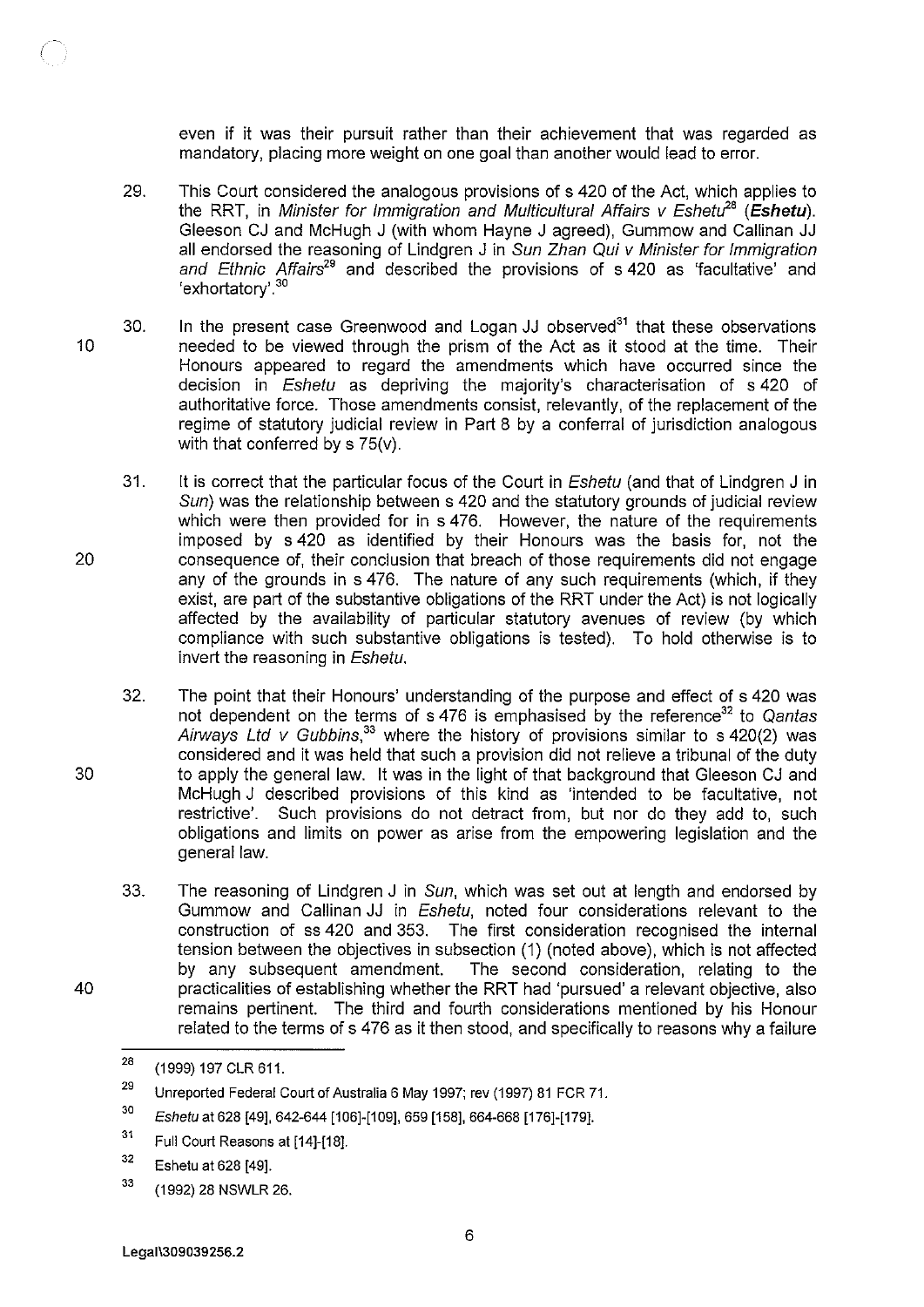to comply with s 420 should not be seen as giving rise to a ground of review under that provision. These do not bear upon the construction of ss 420 and 353 per se. The fact that these considerations are now matters of history does not detract from the force of the points made above.

34. Nor does a different understanding of the construction of s 420 or s 353 emerge from the reasoning of the minority Justices in *Eshetu*.<sup>34</sup> Gaudron and Kirby JJ described s 420 as 'describing the general nature of the procedures the Tribunal is to adopt'. Their Honours considered that s 420 could have some effect by informing consideration of, for example, what constituted an error of law or a procedural irregularity, but rejected the proposition that it mandated 'specific procedures to be observed by the Tribunal'.<sup>35</sup> This amounts to no more than that the 'general' statement in s 420 is relevant to the construction of the provisions governing the RRT's powers and duties. Their Honours certainly did not go so far (as Greenwood and Logan JJ suggest)<sup>36</sup> as to hold that s 420 contained 'substantive requirements'.

#### Section 357A(3) and SZMOK

- 35. Section 357A, together with the analogous provisions of s 51A and s 422B, was introduced by the Migration Legislation Amendment (Procedural Fairness) Act 2002. Its introduction was a response to, and an attempt to overcome, the decision of this Court in Re Minister for Immigration and Multicultural Affairs; Ex parte Miah.<sup>37</sup>
- 20 36. Section 357A(1) provides that the specific requirements of Division 5 of Part 5 constitute an "exhaustive statement" of those obligations "in relation to the matters it deals with". In doing so, it excludes the general law principles of procedural fairness in relation to those "matters".
	- 37. Subsection (3) was inserted into section 357A by the Migration Legislation Amendment (Procedural Fairness) Act 2002. In describing its purpose, the Explanatory Memorandum to the Bill for that Act said:

Division 5 relates to the MRT's conduct of its review. Subsection 357A(1) provides that Division 5 is taken to be an exhaustive statement of the requirements of the natural justice hearing rule in relation to the matters it deals with. New subsection 357A(3) ensures that in carrying out the procedures and requirements set out in Division 5, which continue to be an exhaustive statement of the natural justice hearing rule, the MRT must do so in a way which is fair and just. This complements subsection 353(1) of the Act, which provides that in carrying out its functions under the Act, the Tribunal must pursue the objective of providing a mechanism of review that is fair, just, economical, informal and quick. $^{38}$ 

38. The description of s 420 and similar provisions in *Eshetu* as facultative rather than restrictive, and as exhortatory, was relied on by the Full Court of the Federal Court in Minister for Immigration and Citizenship v SZMOK<sup>39</sup> (SZMOK). The Court in that case also held that s 4228(3), which is the direct analogue of s 357A(3), was to be

<sup>34</sup>  Cf Full Court Reasons at [19].

<sup>35</sup>  Eshetu at 635 [75]-[77]

<sup>36</sup>  Full Court Reasons at [20]

<sup>37</sup>  (2001) 206 CLR 57; See Saeed v Minister for immigration and Citizenship (2010) 241 CLR 252 at 263-265 [26]-[34].

<sup>38</sup>  Explanatory Memorandum to the Migration Amendment (Review Provisions) Bill 2006, Notes on Clauses, Schedule 1 at [3] (emphasis added) (and see Outline at [2]).

<sup>39</sup>  (2009) 259 ALR 427 at 431-432 [13]-[18] (Emmett, Kenny and Jacobson JJ).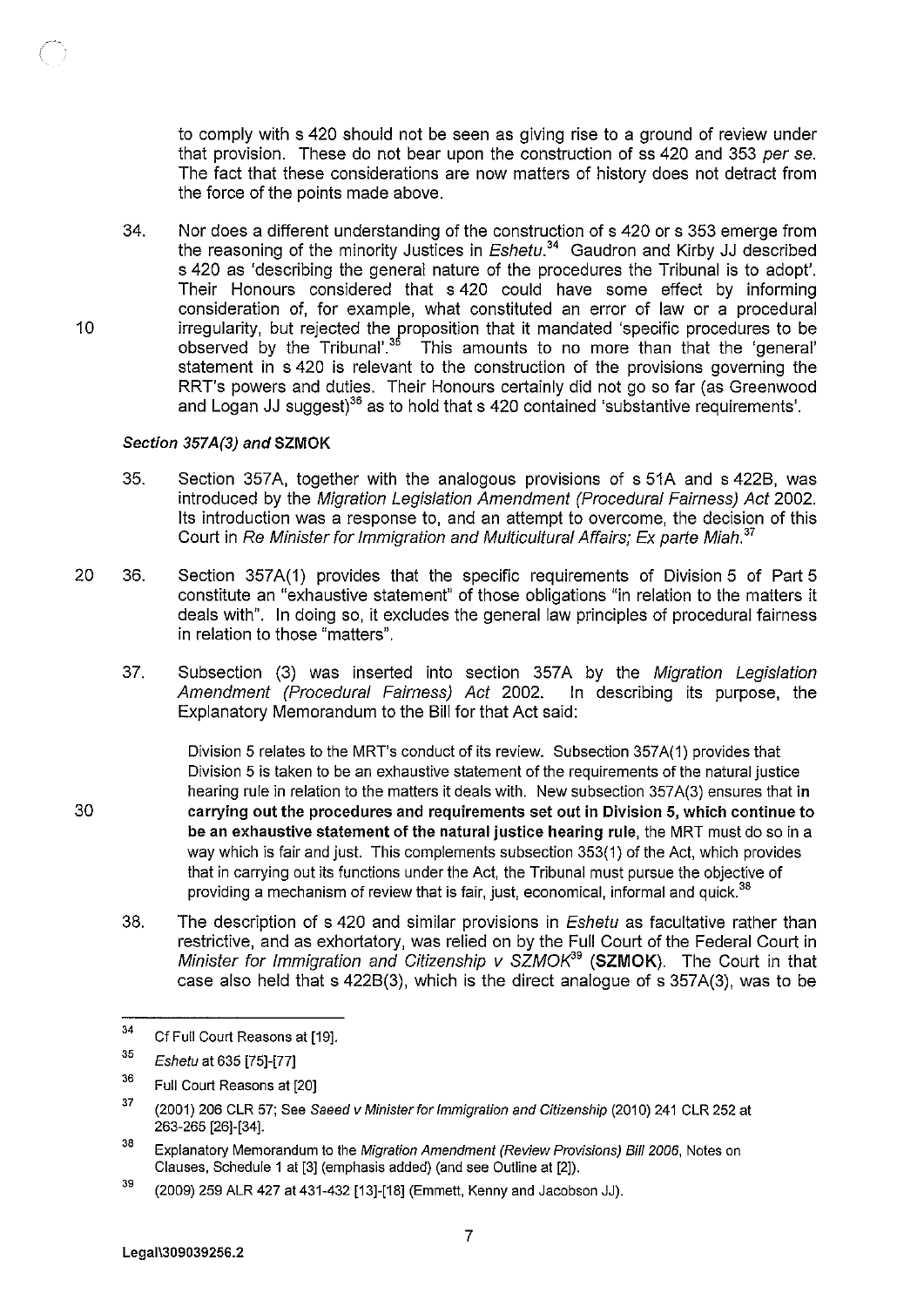understood in the same way and therefore 'should not be understood as creating a procedural requirement over and above what is expressly provided for'.<sup>40</sup>

- 39. That conclusion, with respect, was clearly correct. Section 4228(3) sits alongside s 4228(1), which is in the same terms as s 357A(1}, and was (as the Explanatory Memorandum confirms)<sup>41</sup> plainly not intended to effect a repeal of the latter provision. It describes how the RRT is to act 'in applying this Division', thereby presupposing the operation of all of the provisions of Division 4 of Part 7 (analogous to Division 5 of Part 5) and purporting to apply only when the RRT, consistently with those provisions, has some scope to determine what action it will take. Because those provisions, by force of s 4228(1 ), are to be taken as an exhaustive statement of the requirements of procedural fairness, subsection (3) cannot properly be read as cutting down the RRT's procedural discretions or requiring them to be exercised in particular ways. The way in which the RRT is to act is cast in similarly broad and aspirational terms ('fair and just') to provisions such as s 420.
- 40. The significance of s 4228(3), as identified by the Court in SZMOK (again, it is submitted, correctly), is to guide the exercise of the Tribunal's procedural powers by 'restoring fairness and justice as a procedural concept'. <sup>42</sup>Thus, the exercise of one of the powers in s  $427(1)$  or s  $363(1)$  might be called into question if undertaken with a view to denying rather than promoting the fairness of the procedure in a review. Fairness and justice in this context are, as the Court emphasised, a procedural rather than substantive concept. Further, even if the particular exercise of a procedural power were open to challenge, a question would remain as to whether the ultimate decision on the review was therefore vitiated.<sup>43</sup>
- 41. The basis upon which Greenwood and Logan JJ considered it proper to depart from the understanding of the relevant provisions expressed by an earlier Full Court appears to have been a remark by French CJ and Kiefel J (with whom Heydon and Grennan JJ agreed) in Minister for Immigration and Citizenship v SZGUR<sup>44</sup> (SZGUR). Having noted that the error alleged in that case was a failure to consider whether to exercise the power conferred by s 427(1)(d), their Honours said:
- 30 [19] The power conferred by s 427(1)(d) is to be exercised having regard to the requirement imposed on the Tribunal, in the discharge of it core function of reviewing Tribunal decisions, "to pursue the objective of providing a mechanism or review that is fair, just, economical, informal and quick" and to act "according to substantial justice and the merits of the case"....
	- 42. Three things should be said about this passage. First, the 'requirement' referred to (and linked by footnote references to s 420) was merely noted as something to which 'regard' must be had in exercising the relevant procedural discretion; it was not suggested as determinative in itself of the lawfulness of an exercise of that discretion, let alone of the decision on a review. Secondly, no reference was made to Eshetu in argument or in the judgments. Thirdly, nothing was said to turn on this 'requirement'; it was not mentioned further by their Honours or referred to in the concurring reasons of Gummow J. The reference to this 'requirement' was, properly understood, simply

10

20

<sup>40</sup>  SZMOK at 432 [15].

<sup>41</sup>  Section 422B(3) was inserted by the same amending Act as s 357A(3) and is described in identical terms in the Explanatory Memorandum (notes to clauses, Schedule 1 at [46]).

<sup>42</sup>  SZMOK at 432 [18].

<sup>43</sup>  Cf Project Blue Sky Inc v Australian Broadcasting Authority (1998) 194 CLR 355 at 390-391 [93].

<sup>44</sup>  (2011) 241 CLR 594, 601-602 [19] (citations omitted).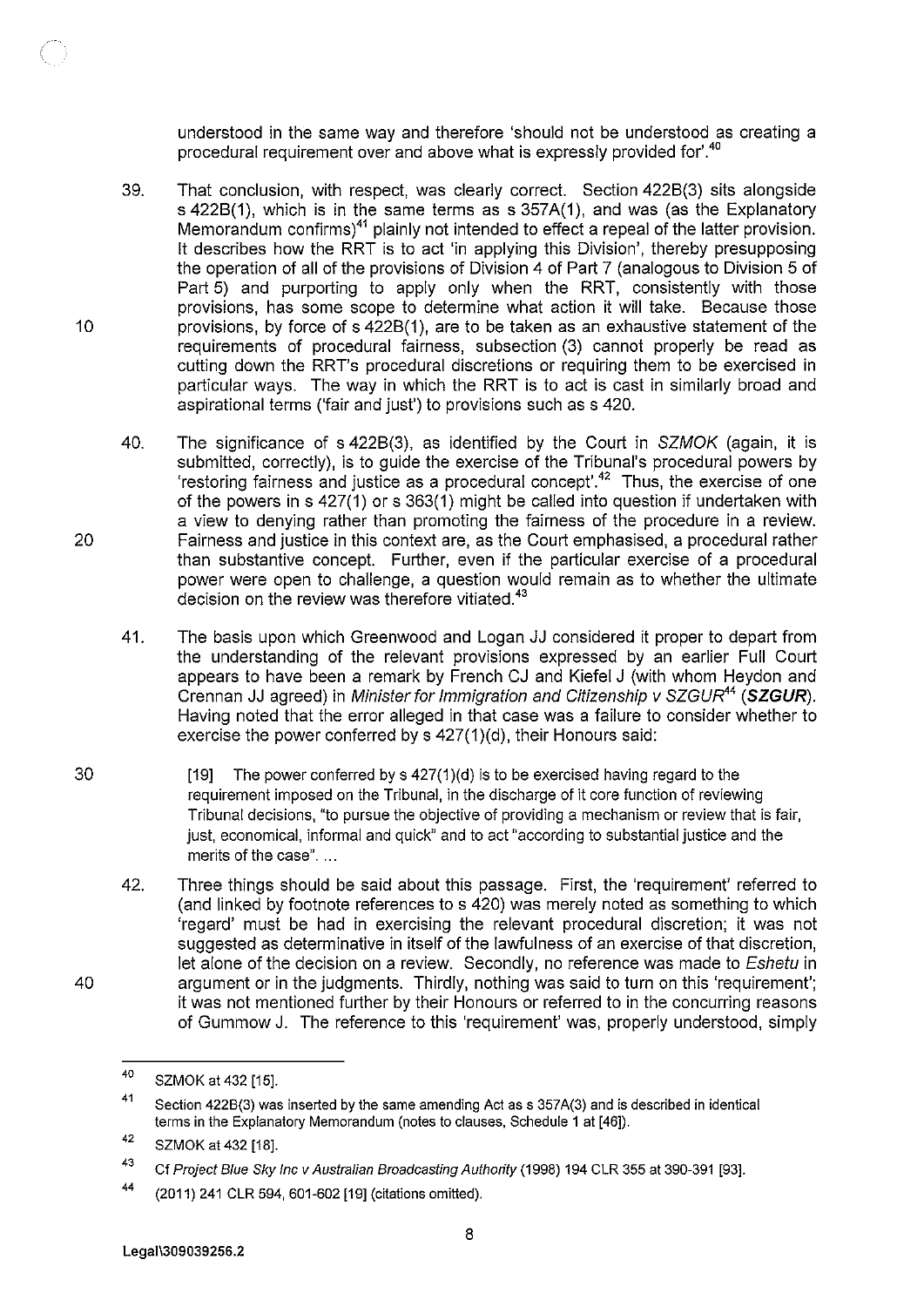part of their Honours' introductory description of the statutory context in which the issue arose. It cannot be regarded as authority for the proposition that s 420 (or s 353) imposes requirements, in addition to those arising under other provisions, the breach of which in itself goes to jurisdiction. The decision in SZGUR itself - that the RRT was not under an obligation to consider exercising its power to obtain a medical report<sup>45</sup>  $-$  is to the contrary of any such enforceable requirement.

- 43. Nothing that was said in SZGUR provided any reason to question the correctness of the conclusions expressed in SZMOK as to the significance of ss 420 and 4228(3) (which apply equally to ss 353 and 357A(3)). Those conclusions were based on a correct appreciation of what had been decided about the role of s 420 in Eshetu (which, for reasons explained above, remains relevant to the construction of that provision). These provisions do not impose obligations on the Tribunal, except to the extent that they provide goals that the Tribunal shall pursue, in the exercise of procedural discretions or shed light on the construction of provisions that confer such powers or impose obligations. Further, to the extent that they have such an effect, their concern is with procedures, not outcomes.
- 20 44. For the same reasons, if (contrary to the argument above) the conduct of the MRT is seen as having denied the first respondent a hearing, and thereby infringed general law principles of procedural fairness, s 357 A(3) cannot properly be seen as restoring the operation of such principles to the extent that they are excluded by s 357A(1). Subsection (3) was inserted into a section containing subsection (1) and must be construed as operating alongside it. As noted above, the relevant Explanatory Memorandum serves to confirm that the object of the amendment was not to dilute the exhaustiveness of Division 5 as established by s 357A(1). Thus, if it be true that ss 353 and 357A(3) 'add nothing to the general law ground of a denial of procedural fairness', $46$  it also follows that they add nothing to the procedural rights of a review applicant as ascertained pursuant to s 357A(1).
- 30 40 45. As noted earlier, s 357A(1) excludes the operation of general law principles only in relation to 'matters' that Division 5 'deals with'.<sup>47</sup> Division 5 deals, in s 360, with the provision of an opportunity to attend an oral hearing (and it may be accepted that that section would not be complied with if a request to adjourn the hearing, eg because of illness or bereavement, was unreasonably denied). Division 5 also deals, in ss 359AA-359A, with the opportunity that is to be given to respond to adverse information. There are express provisions in s 3598(2)-(4) for that opportunity to be subject to a time limit, and for that limit to be extended by the MRT. No complaint has been made about the MRT's compliance with these provisions in the present case. Finally, Division 5 deals with the possible adjournment of a review in s 363(1)(b), by placing that matter in the discretion of the MRT. Thus, to the extent that general law principles of procedural fairness might call for a review to be delayed (and it is not conceded that they did, in the present case), s 357A(1) leaves no room for those principles to operate. Rather, the issues in such a case would be whether s 360 had been complied with and, possibly, whether the discretions in ss 3598 and 363(1)(b) had been exercised according to law.

<sup>45</sup>  SZGUR at [22], [41] and [76]

<sup>46</sup>  Full Court Reasons at [28].

<sup>47</sup>  The significance of that language in s 51A, which is in similar terms, was considered in Saeed v Minister for Immigration and Citizenship (2010) 241 CLR 252.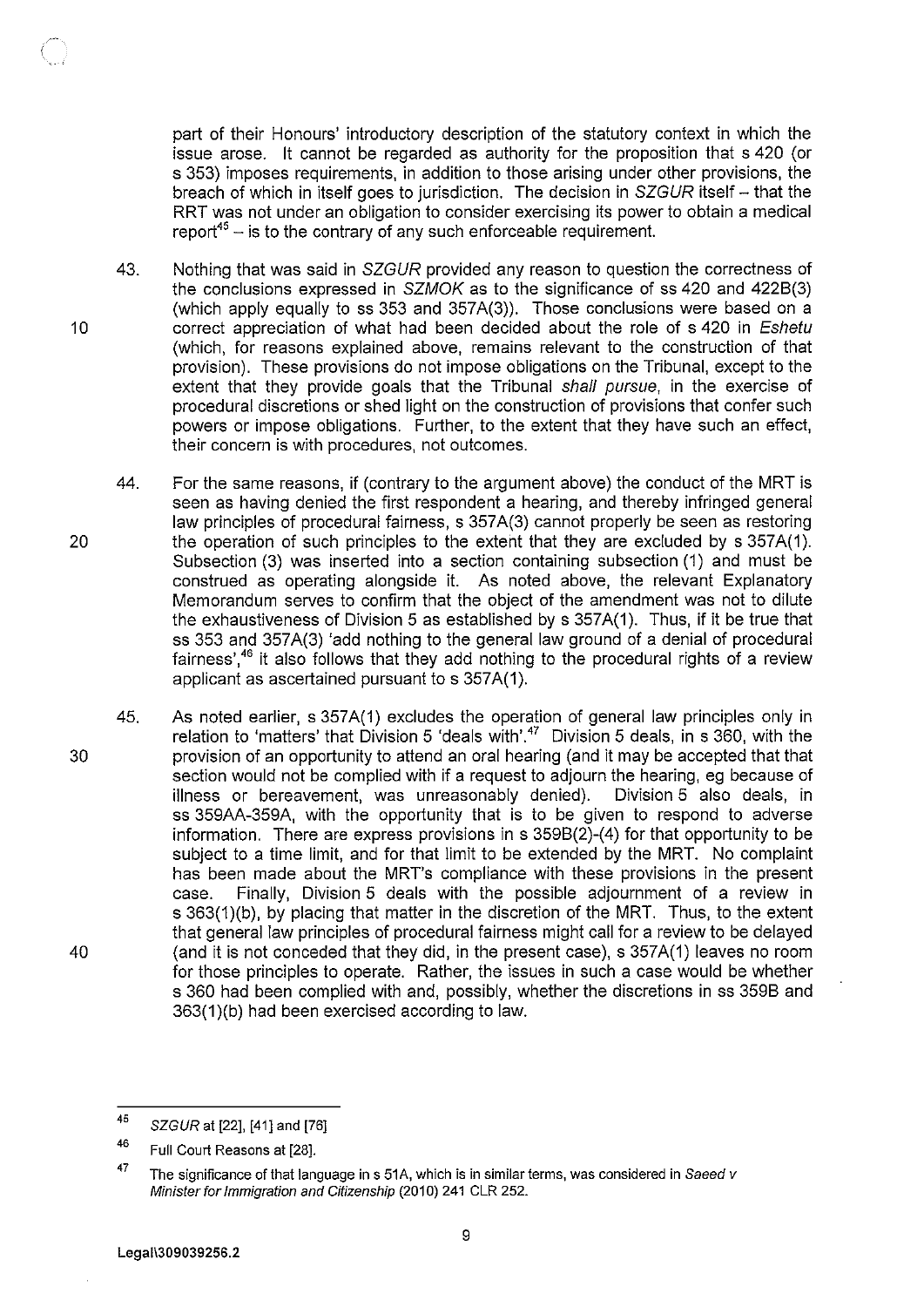# **No failure to act fairly or reasonably**

- 46. The procedural history of the matter has been summarised above. Relevantly, when the issue was first raised with her by the Department, the first respondent did not deny that the 2007 TRA had been obtained on the basis of information which was false (albeit that she blamed this on her former adviser).<sup>48</sup> When she applied for review of the delegate's decision in January 2009, therefore, it was plain to the first respondent and her adviser that she did not meet one of the criteria for grant of the visa. It is difficult to see why, at that stage, she should (or would) have expected the Tribunal to do anything other than affirm the delegate's decision.
- 10 47. It was not until October 2009 that the First Respondent, through her adviser, indicated that she planned to apply for a new skills assessment. (This application was to be based on further work experience since  $2007^{49}$  – thereby at least implicitly accepting that, when she applied for the 2007 TRA, she had not been in a position properly to obtain the necessary document for compliance with cl 880.230.) The application for a new skills assessment was apparently made on 4 November 2009, after the MRT had signalled its intention to advance matters by scheduling a hearing. At the time of the hearing, with no response from TRA having been received, the first respondent was thus pursuing a review application which could not succeed (and which her adviser, at least, understood could not succeed) almost 11 months after it 20 had been filed.
	- 48. A further month later, on 18 January 2010, her adviser reported that her application for a new skills assessment had been unsuccessful and she had sought review of the adverse assessment. The first respondent therefore still did not have the document that she needed in order to meet cl 880.230. It was in these circumstances that the adviser asked the MRT to forbear from making a final decision 'until the outcome of her skills assessment application is finalised'. And it was in these circumstances that the MRT made its decision, almost exactly a year after the application for review, to affirm the decision of the delegate. It is not in doubt that, at that time, this was the only substantive decision that could have been made.
- 30 49. Greenwood and Logan JJ appear to have accepted the learned Federal Magistrate's description of the refusal of an adjournment in these circumstances as 'unreasonable', $50$  although the precise content of that description was not explored. (Their Honours also described it as denying the First Respondent an opportunity to present her case, although for reasons explained above that is clearly incorrect.)
	- 50. Plainly, the conduct of the Tribunal was not 'unreasonable' in the Wednesbury sense ('a decision on a competent matter ... so unreasonable that no reasonable authority could ever have come to it').<sup>51</sup> It can be accepted that the grounds for seeking review of the 2009 TRA, as outlined by the first respondent's adviser, were coherent on their face and might well have justified an expectation that a favourable skills assessment would be obtained. However, that was scarcely a compelling case. Neither the review application, the unfavourable TRA assessment nor the material given to TRA was put before the Tribunal. Nor was any information provided about how long TRA might take to decide on the review. Meanwhile, it was at least open to a reasonable person in the position of the Tribunal to consider that there had already

<sup>48</sup>  [Full Court AB 173.]

<sup>49</sup>  [Full Court AB 139.]

<sup>50</sup>  Full Court Reasons at [34], [38].

<sup>51</sup>  Associated Provincial Picture Houses Ltd v Wednesbury Corporation [1948] 1 KB 223, 230.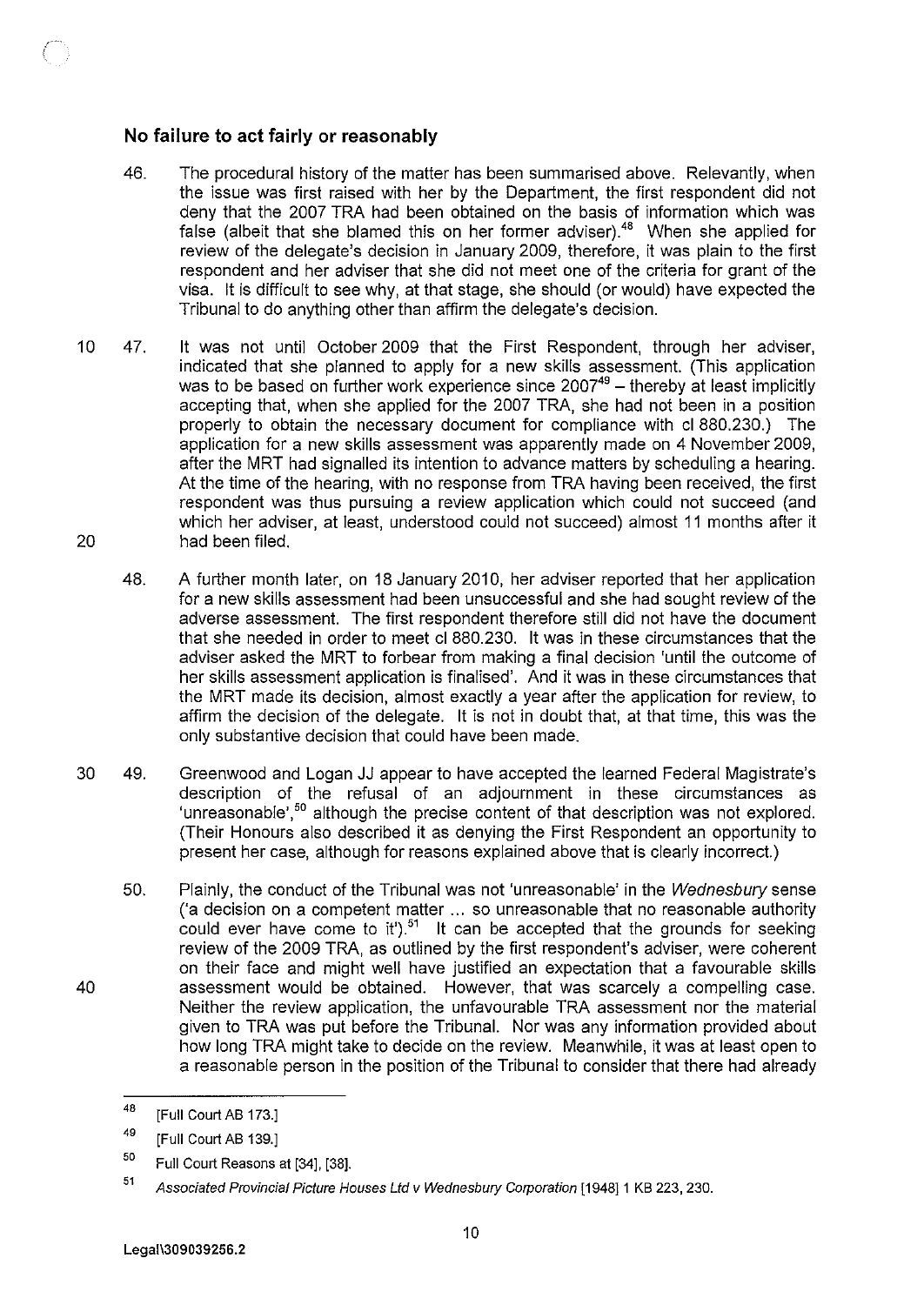been too long a delay in resolving the matter and that the first respondent should not be granted any further indulgence. In reaching their conclusion that the conduct of the Tribunal was unreasonable, Greenwood and Logan JJ in substance concluded that an adjournment should have been granted because the application for review of the 2009 TRA was likely to succeed.<sup>52</sup> Their Honours strayed impermissibility into the merits of the issue, giving effect to their own assessment of how the relevant considerations should have been weighed.

- 51. 10 As has been explained above, the question before the MRT was not whether to give the first respondent a further opportunity to show that she met the criteria, but whether to give her more time to bring herself within the criteria. If, contrary to the submissions above, the MRT was required (by some principle derived from ss 353 and 357A) to determine that question in a way that was "fair and just", it is submitted that that requirement should be understood as being infringed only when the MRT's actions are unreasonable in the Wednesbury sense. To apply a less stringent standard would have the result that any procedural decision which might affect the outcome of a review would be merely provisional, because a court might consider that the power should have been exercised differently and could on that basis set aside the MRT's decision. That is unlikely to have been the intention of Parliament in enacting  $s$  353 or  $s$  357A(3).
- 20 52. Alternatively, if the Tribunal was under an enforceable obligation to meet some more general standard of fairness and justice when deciding whether to delay its decision, that standard was met. The first respondent had maintained her review application for almost a year in circumstances where she and her advisers accepted that the decision of the delegate was correct. If she could bring herself within the criteria before a decision was made, she was entitled to a favourable decision; but there was no reason to consider that she was entitled to be given any especially favourable treatment in this respect. To put it another way, she was entitled to expect a decision according to law, but not further indulgence in putting off the day of reckoning. Certainly there is no general obligation on the Tribunal to delay a decision because the review applicant considers that the passage of time will allow a visa criterion to be met.<sup>53</sup> 30
	- 53. For all of these reasons, even if the Tribunal was subject to enforceable obligations arising from ss 353 and 357A(3) (which is not accepted), it did not err in refusing to delay its decision further.

### **Separate reasoning of Collier J**

54. Collier J, unlike Greenwood and Logan JJ, appeared to accept the characterisation of s 357A(3) in SZMOK, and held that the Tribunal's refusal to delay its decision could not be regarded as a denial of procedural fairness for reasons based on s 357A(3).<sup>54</sup> Her Honour held that a failure by the Tribunal to give 'proper consideration' to a request for an adjournment amounted to a failure to provide a reasonable opportunity

40

<sup>52</sup>  Full Court Reasons at [37].

<sup>53</sup>  Huo v Minister for Immigration [2002] FCA 617 at [31], upheld on appeal Huo v Minister for Immigration [2002] FCAFC 383 at [10]

<sup>54</sup>  Full Court Reasons at [83].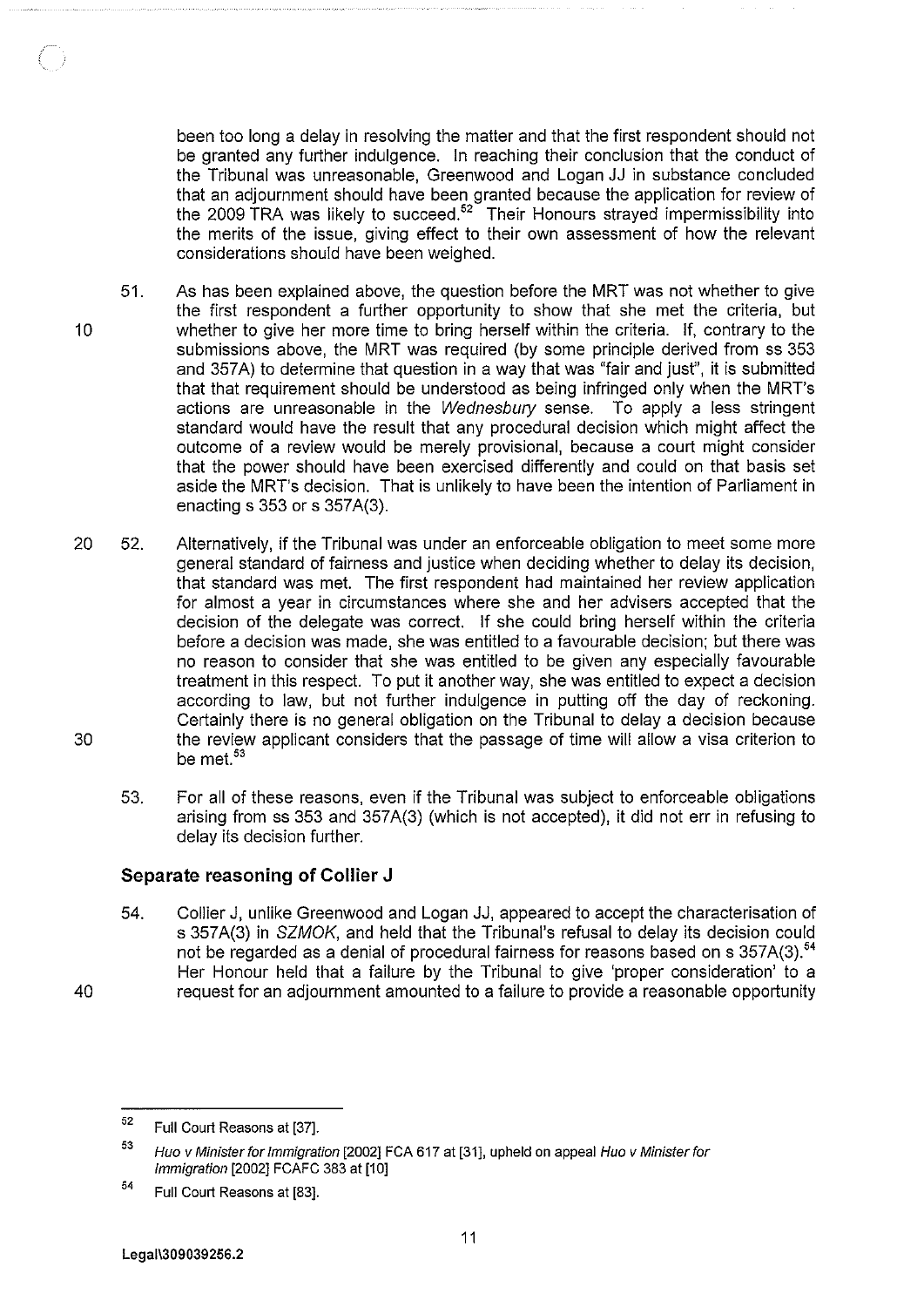to present evidence and argument within the meaning of s 360 of the Act.<sup>55</sup> and that there had been such a failure in the present case.<sup>56</sup>

55. The first respondent has not filed a notice of contention and it is therefore assumed that she does not seek to uphold the decision below on this basis.

### **VII. Relevant provisions**

- 56. The relevant provisions of Part 5 of the Act and Subclass 880 in Schedule 2 to the Regulations, as in force at relevant times, are set out in Annexure A to these submissions.
- 57. Sections 353 and 357A are still in force and in the same terms as set out in the Annexure.
	- 58. Subclass 880 was repealed by Migration Amendment Regulation 2012 (No. 2) (No 82 of 2012).

#### **VIII. Orders**

10

20

- 59. The Minister seeks the following orders:
	- 1. The Appeal be allowed.
	- 2. The judgment of the Full Court of the Federal Court be set aside save as to costs and in lieu thereof it be ordered that:
		- (a) The appeal from the judgment of the Federal Magistrates Court dated 31 August 2011 be allowed;
	- (b) The judgment of the Federal Magistrates Court be set aside save as to costs and in lieu thereof it be ordered that the Application filed on 22 February 2010 be dismissed.
		- 3. The Court notes the undertaking of the Minister to pay the first respondent's reasonable costs of the appeal.

#### **IX. Estimate of time**

60. The appellant estimates that he will require 2-3 hours to present his oral argument.

Dated: 21 December 2012

<sup>55</sup>  Full Court Reasons at [102].

<sup>56</sup>  Full Court Reasons at [107].